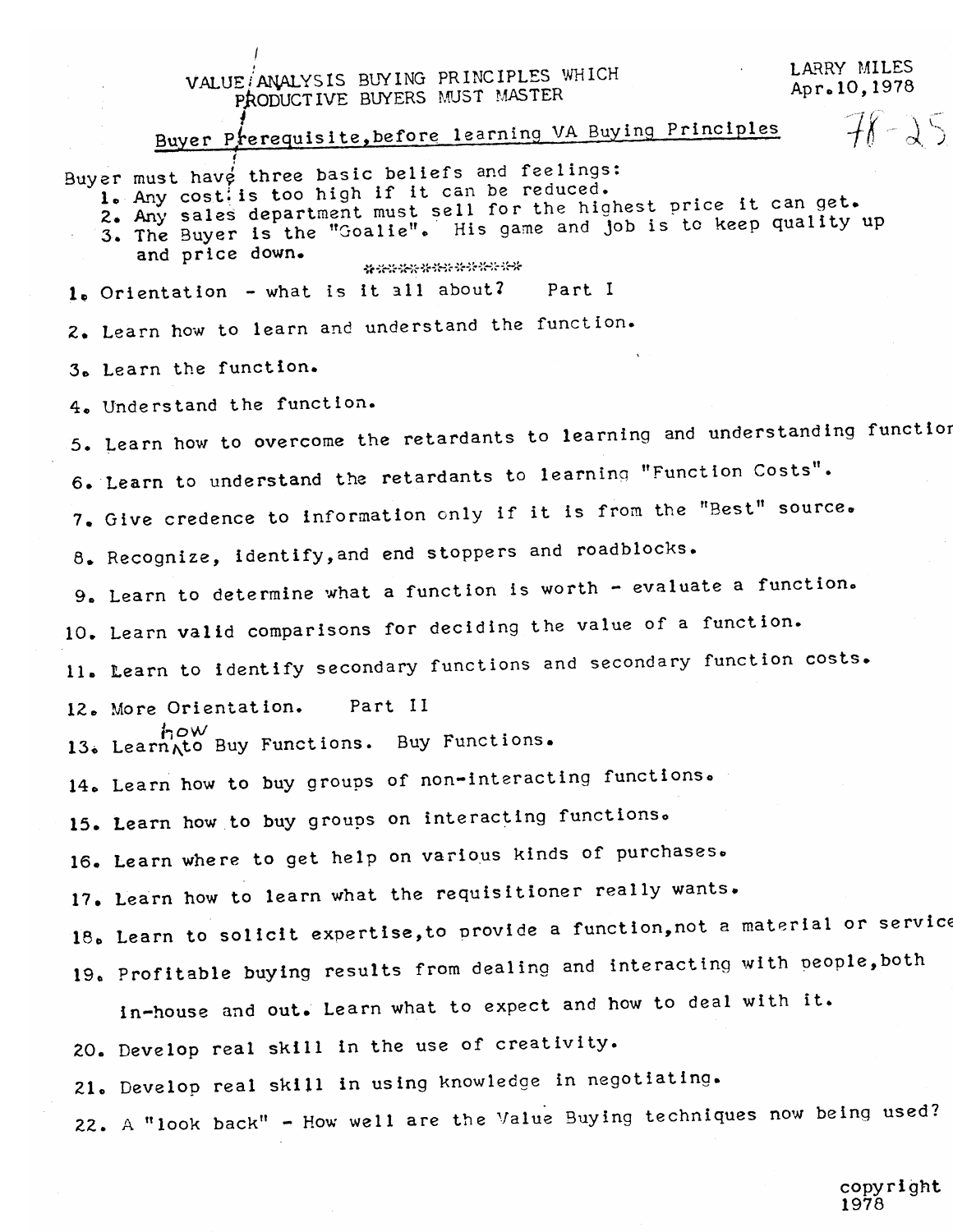1. Orientation - What is it all about? Part 1.

- All references, unless otherwise stated are to "Techniques of Value Analysis and Engineering, 2nd edition, McGraw-Hill Book Co." Study and understand each.
- 1. Preface.
- 2. Pages  $1, 2$  omit case study,  $3, 4, 5, 6$  omit case study.
- $\overline{3}$  $\pmb{\mathfrak{m}}$ 13 - beginning "Human Factors", 14, 15.
- 17 1st pgf., 18 begin "The Approach -" 19, co 1st 3 lines. Ħ  $4.$
- Ħ  $5.$  $24 - Summarv.$
- 155 begin "8-13", i56, 157, 158, 159, 160 last pgf.  $6.$ Ħ
- $7.$  $\pmb{\mathfrak{m}}$ 178, 179, 180, 181.
- $8.$  $\boldsymbol{\mathfrak{m}}$  $235 - 4th$  pgf.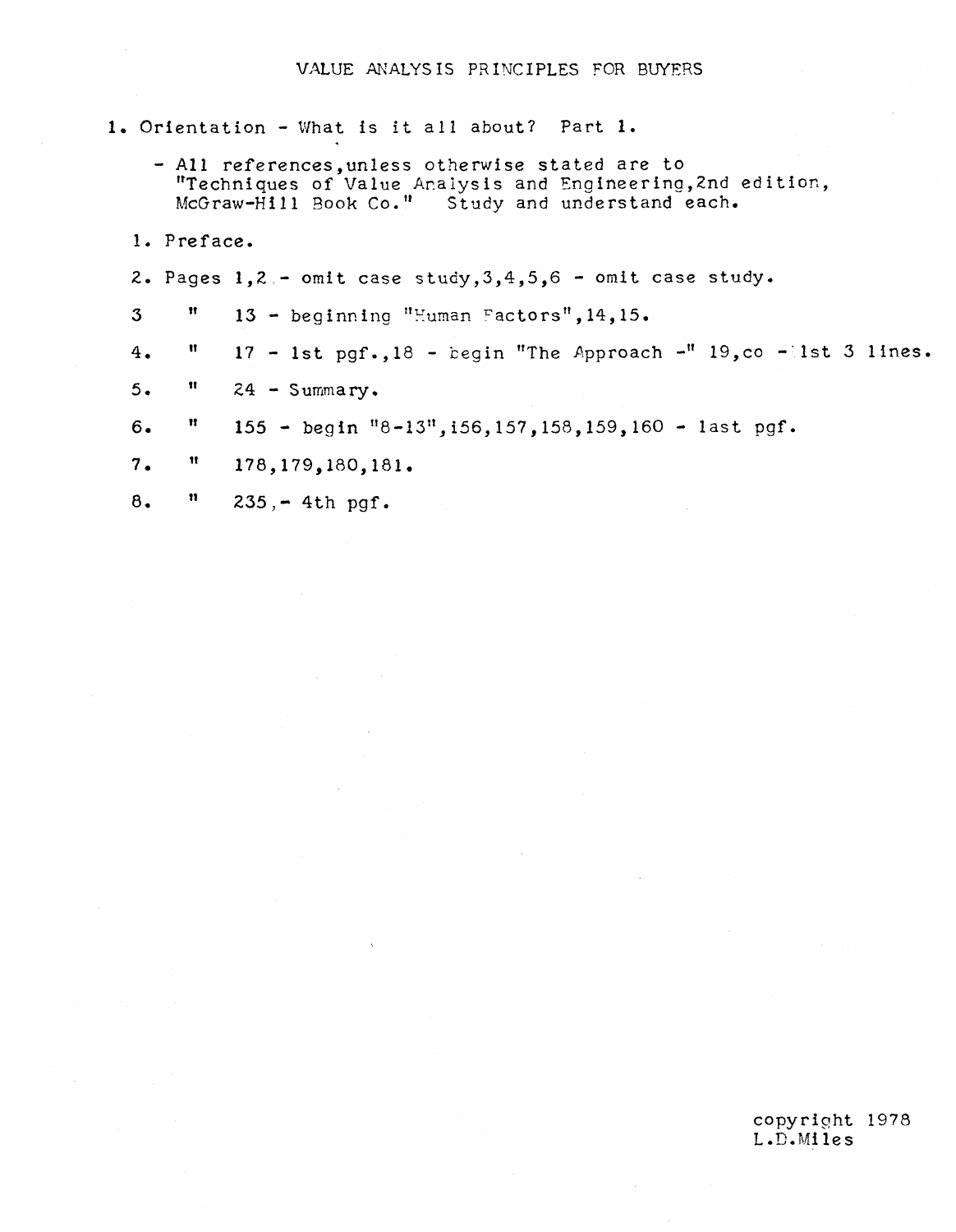## VALUE ANALYSIS PRINCIPLES FOR BUYERS

2. Learn how to learn and understand the function.

1. Pages 25, 26, 27, 28, 29 -"Summary", 30.

- $111 -$  "case study", 112, 113.  $\pmb{\mathfrak{m}}$  $2.$
- 168 begin "Basic Step -".  $3.$  $\pmb{\mathfrak{h}}$
- $63,64,65,66 -$  first half.  $\pmb{\mathcal{W}}$  $4.$
- Purchasing World #4 "Function Knowledge is Timeless".  $5.$  $\mathbf{H}$

copyright 1978<br>L.D.Miles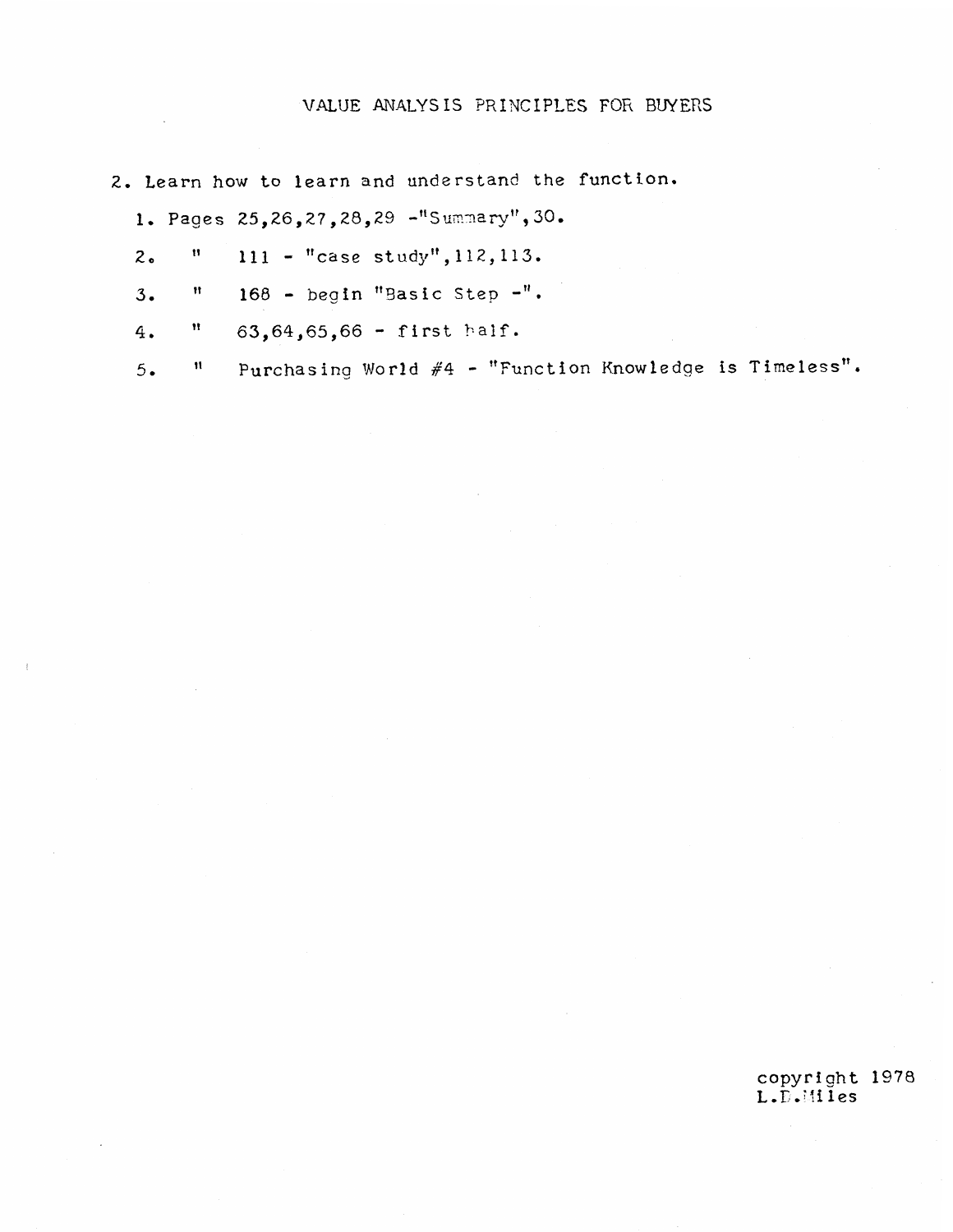## VALUE ANALYSIS PRINCIPLES FOR BUYERS

- 3. Learn the Function.
	- 1. Pages 54 "Information Step", 55.
	- $\bar{\mathbf{B}}$  $2.$ 16.
	- 86 -"Summary".  $3.$  $\pmb{\mathfrak{m}}$
	- $\pmb{\mathfrak{m}}$ 138 - "Example 1", 139 - "Example 2", 140 - "Example 3".  $4.$
	- 140 "Example 4", 145 "Example".  $\mathbf{H}_\parallel$  $5.$
	- $167 1.1$ dentify function".  $6.$  $\pmb{\mathcal{W}}$

# copyright 1978 L.D.Miles